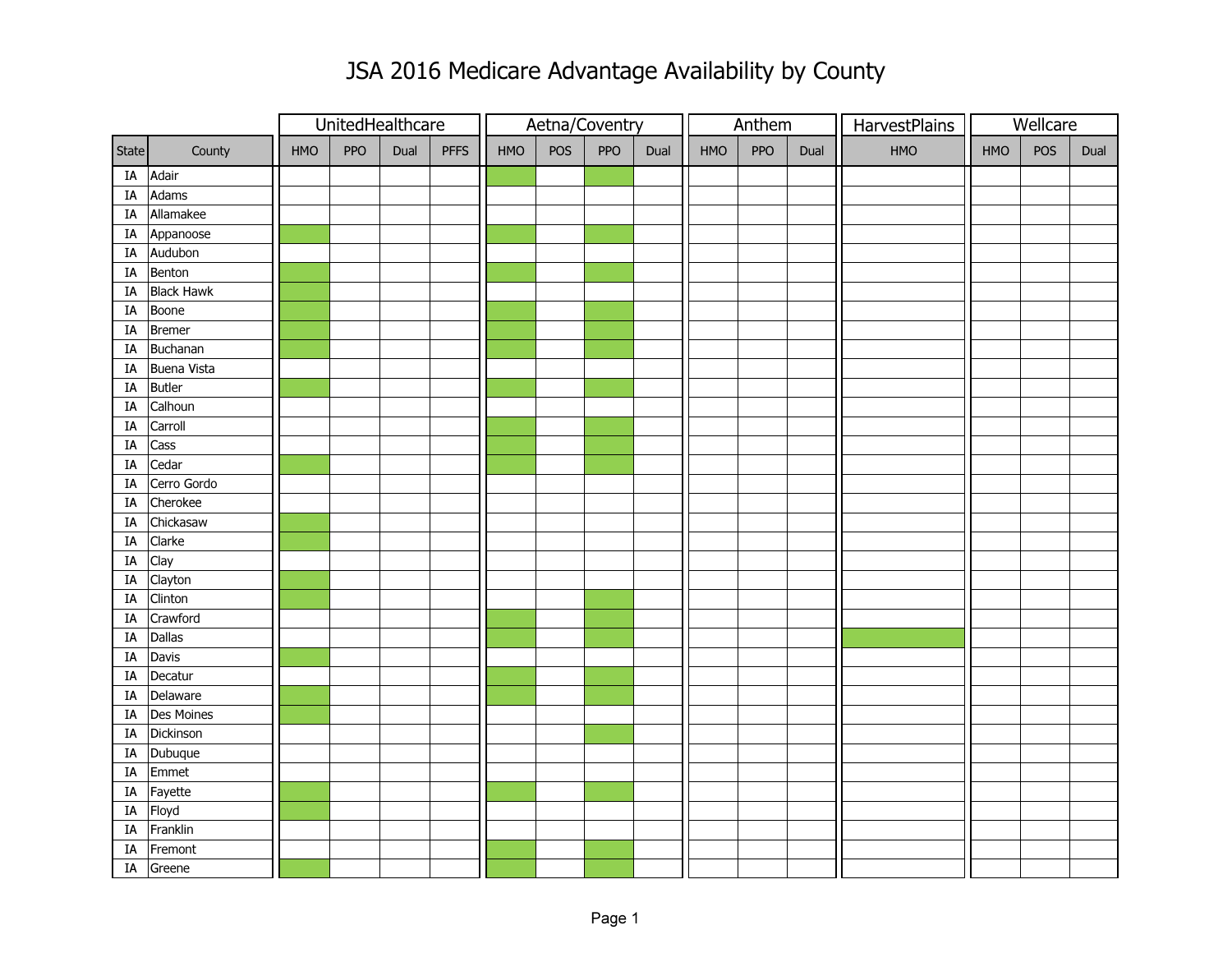## JSA 2016 Medicare Advantage Availability by County

|                        |            |     | UnitedHealthcare |      |             |     |     | Aetna/Coventry |      | Anthem |            |      | HarvestPlains | Wellcare |     |      |
|------------------------|------------|-----|------------------|------|-------------|-----|-----|----------------|------|--------|------------|------|---------------|----------|-----|------|
| State                  | County     | HMO | <b>PPO</b>       | Dual | <b>PFFS</b> | HMO | POS | PPO            | Dual | HMO    | <b>PPO</b> | Dual | HMO           | HMO      | POS | Dual |
| IA                     | Grundy     |     |                  |      |             |     |     |                |      |        |            |      |               |          |     |      |
| IA                     | Guthrie    |     |                  |      |             |     |     |                |      |        |            |      |               |          |     |      |
| IA                     | Hamilton   |     |                  |      |             |     |     |                |      |        |            |      |               |          |     |      |
| IA                     | Hancock    |     |                  |      |             |     |     |                |      |        |            |      |               |          |     |      |
| IA                     | Hardin     |     |                  |      |             |     |     |                |      |        |            |      |               |          |     |      |
| IA                     | Harrison   |     |                  |      |             |     |     |                |      |        |            |      |               |          |     |      |
| IA                     | Henry      |     |                  |      |             |     |     |                |      |        |            |      |               |          |     |      |
| IA                     | Howard     |     |                  |      |             |     |     |                |      |        |            |      |               |          |     |      |
| IA                     | Humboldt   |     |                  |      |             |     |     |                |      |        |            |      |               |          |     |      |
| $\rm I\hspace{-.1em}A$ | Ida        |     |                  |      |             |     |     |                |      |        |            |      |               |          |     |      |
| $\rm I\hspace{-.1em}A$ | Iowa       |     |                  |      |             |     |     |                |      |        |            |      |               |          |     |      |
| IA                     | Jackson    |     |                  |      |             |     |     |                |      |        |            |      |               |          |     |      |
| IA                     | Jasper     |     |                  |      |             |     |     |                |      |        |            |      |               |          |     |      |
| IA                     | Jefferson  |     |                  |      |             |     |     |                |      |        |            |      |               |          |     |      |
| IA                     | Johnson    |     |                  |      |             |     |     |                |      |        |            |      |               |          |     |      |
| IA                     | Jones      |     |                  |      |             |     |     |                |      |        |            |      |               |          |     |      |
| IA                     | Keokuk     |     |                  |      |             |     |     |                |      |        |            |      |               |          |     |      |
| IA                     | Kossuth    |     |                  |      |             |     |     |                |      |        |            |      |               |          |     |      |
| IA                     | Lee        |     |                  |      |             |     |     |                |      |        |            |      |               |          |     |      |
| IA                     | Linn       |     |                  |      |             |     |     |                |      |        |            |      |               |          |     |      |
| IA                     | Louisa     |     |                  |      |             |     |     |                |      |        |            |      |               |          |     |      |
| IA                     | Lucas      |     |                  |      |             |     |     |                |      |        |            |      |               |          |     |      |
| IA                     | Lyon       |     |                  |      |             |     |     |                |      |        |            |      |               |          |     |      |
| IA                     | Madison    |     |                  |      |             |     |     |                |      |        |            |      |               |          |     |      |
| IA                     | Mahaska    |     |                  |      |             |     |     |                |      |        |            |      |               |          |     |      |
| IA                     | Marion     |     |                  |      |             |     |     |                |      |        |            |      |               |          |     |      |
| IA                     | Marshall   |     |                  |      |             |     |     |                |      |        |            |      |               |          |     |      |
| IA                     | Mills      |     |                  |      |             |     |     |                |      |        |            |      |               |          |     |      |
| IA                     | Mitchell   |     |                  |      |             |     |     |                |      |        |            |      |               |          |     |      |
| IA                     | Monona     |     |                  |      |             |     |     |                |      |        |            |      |               |          |     |      |
| IA                     | Monroe     |     |                  |      |             |     |     |                |      |        |            |      |               |          |     |      |
| IA                     | Montgomery |     |                  |      |             |     |     |                |      |        |            |      |               |          |     |      |
| IA                     | Muscatine  |     |                  |      |             |     |     |                |      |        |            |      |               |          |     |      |
| IA                     | Obrien     |     |                  |      |             |     |     |                |      |        |            |      |               |          |     |      |
| IA                     | Osceola    |     |                  |      |             |     |     |                |      |        |            |      |               |          |     |      |
| IA                     | Page       |     |                  |      |             |     |     |                |      |        |            |      |               |          |     |      |
| IA                     | Palo Alto  |     |                  |      |             |     |     |                |      |        |            |      |               |          |     |      |